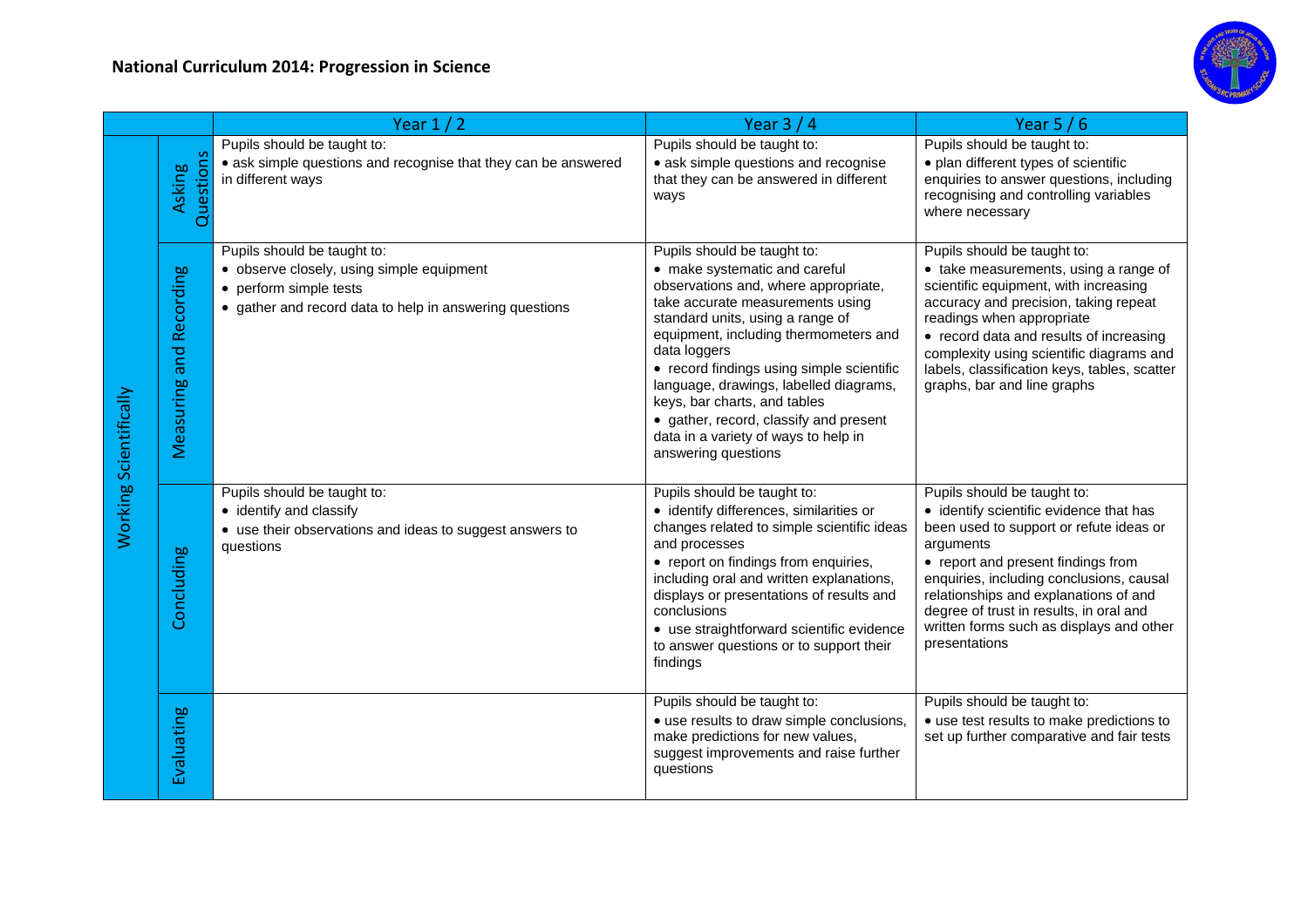

|                                              | Year 1                                                                                                                                                                                                                                                                                                                                                                                                                                                                                                                              | Year <sub>2</sub>                                                                                                                                                                                                                                                                                                                                                             | Year <sub>3</sub>                                                                                                                                                                                                                                                                                                                                                                                                                                                                                                                                          |
|----------------------------------------------|-------------------------------------------------------------------------------------------------------------------------------------------------------------------------------------------------------------------------------------------------------------------------------------------------------------------------------------------------------------------------------------------------------------------------------------------------------------------------------------------------------------------------------------|-------------------------------------------------------------------------------------------------------------------------------------------------------------------------------------------------------------------------------------------------------------------------------------------------------------------------------------------------------------------------------|------------------------------------------------------------------------------------------------------------------------------------------------------------------------------------------------------------------------------------------------------------------------------------------------------------------------------------------------------------------------------------------------------------------------------------------------------------------------------------------------------------------------------------------------------------|
| Plants                                       | Pupils should be taught to:<br>• identify and name a variety of common wild and garden<br>plants, including deciduous and evergreen trees<br>• identify and describe the basic structure of a variety of<br>common flowering plants, including trees                                                                                                                                                                                                                                                                                | Pupils should be taught to:<br>• observe and describe how seeds<br>and bulbs grow into mature plants<br>• find out and describe how plants<br>need water, light and a suitable<br>temperature to grow and stay<br>healthy                                                                                                                                                     | Pupils should be taught to:<br>• identify and describe the functions<br>of different parts of flowering plants:<br>roots, stem/trunk, leaves and flowers<br>• explore the requirements of plants<br>for life and growth (air, light, water,<br>nutrients from soil, and room to<br>grow) and how they vary from plant<br>to plant<br>• investigate the way in which water<br>is transported within plants<br>• explore the part that flowers play<br>in the life cycle of flowering plants,<br>including pollination, seed formation<br>and seed dispersal |
| <b>Animals</b><br>including<br><b>Humans</b> | Pupils should be taught to:<br>• identify and name a variety of common animals including<br>fish, amphibians, reptiles, birds and mammals<br>• identify and name a variety of common animals that are<br>carnivores, herbivores and omnivores<br>• describe and compare the structure of a variety of<br>common animals (fish, amphibians, reptiles, birds and<br>mammals, including pets)<br>• identify, name, draw and label the basic parts of the<br>human body and say which part of the body is associated<br>with each sense | Pupils should be taught to:<br>• notice that animals, including<br>humans, have offspring which grow<br>into adults<br>• find out about and describe the<br>basic needs of animals, including<br>humans, for survival (water, food<br>and air)<br>• describe the importance for<br>humans of exercise, eating the right<br>amounts of different types of food,<br>and hygiene | Pupils should be taught to:<br>• identify that animals, including<br>humans, need the right types and<br>amount of nutrition, and that they<br>cannot make their own food; they<br>get nutrition from what they eat<br>• identify that humans and some<br>other animals have skeletons and<br>muscles for support, protection and<br>movement                                                                                                                                                                                                              |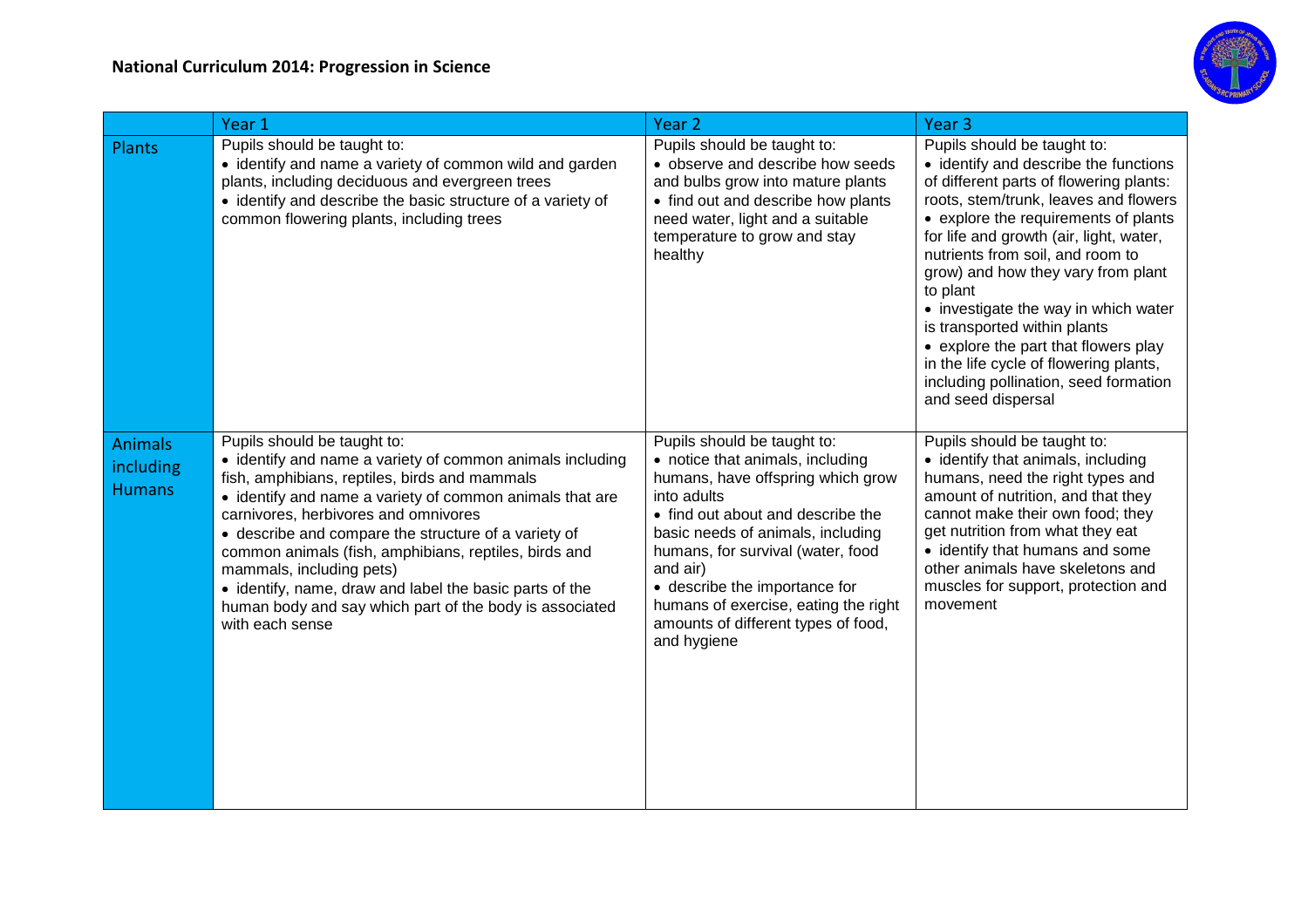

|                                           | Year <sub>1</sub> | Year <sub>2</sub>                                                                                                                                                                                                                                                                                                                                                                                                                                                                                                                                                                                                                                                                      | Year <sub>3</sub>                                                                                                                                                                                                                                                                                                                                                                                                                                                                      |
|-------------------------------------------|-------------------|----------------------------------------------------------------------------------------------------------------------------------------------------------------------------------------------------------------------------------------------------------------------------------------------------------------------------------------------------------------------------------------------------------------------------------------------------------------------------------------------------------------------------------------------------------------------------------------------------------------------------------------------------------------------------------------|----------------------------------------------------------------------------------------------------------------------------------------------------------------------------------------------------------------------------------------------------------------------------------------------------------------------------------------------------------------------------------------------------------------------------------------------------------------------------------------|
| Living<br>things and<br>their<br>habitats |                   | Pupils should be taught to:<br>• explore and compare the<br>difference between things that are<br>living, dead, and things that have<br>never been alive<br>• identify that most living things live<br>in habitats to which they are suited<br>and describe how different habitats<br>provide the basic needs of different<br>kinds of animals and plants, and<br>how they depend on each other<br>• identify and name a variety of<br>plants and animals in their habitats,<br>including micro-habitats<br>• describe how animals obtain their<br>food from plants and other animals,<br>using the idea of a simple food<br>chain, and identify and name<br>different sources of food |                                                                                                                                                                                                                                                                                                                                                                                                                                                                                        |
| Light                                     |                   |                                                                                                                                                                                                                                                                                                                                                                                                                                                                                                                                                                                                                                                                                        | Pupils should be taught to:<br>• recognise that they need light in order<br>to see things and that the dark is the<br>absence of light<br>• notice that light is reflected from<br>surfaces<br>• recognise that light from the sun can<br>be dangerous and that there are ways to<br>protect their eyes<br>• recognise that shadows are formed<br>when the light from a light source is<br>blocked by a solid object<br>• find patterns in the way that the size of<br>shadows changes |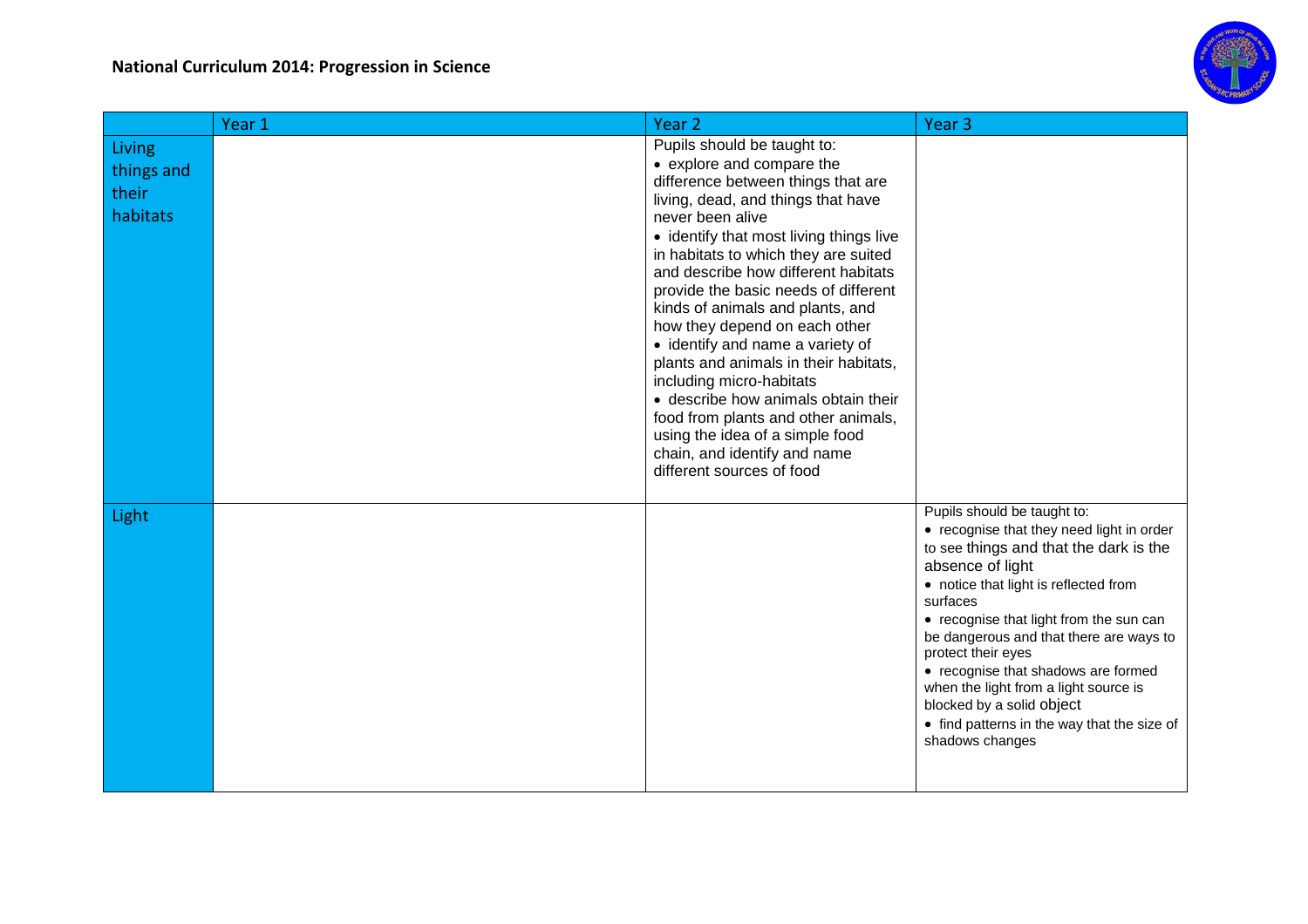

|                       | Year 1                                                                                                                                                                                                                                                                                                                                                                                                                                                         | Year <sub>2</sub>                                                                                                                                                                                                                                                                                                                                                                                    | Year <sub>3</sub>                                                                                                                                                                                                                                                                                                                                                                                                                                                                                                                                                                                                                  |
|-----------------------|----------------------------------------------------------------------------------------------------------------------------------------------------------------------------------------------------------------------------------------------------------------------------------------------------------------------------------------------------------------------------------------------------------------------------------------------------------------|------------------------------------------------------------------------------------------------------------------------------------------------------------------------------------------------------------------------------------------------------------------------------------------------------------------------------------------------------------------------------------------------------|------------------------------------------------------------------------------------------------------------------------------------------------------------------------------------------------------------------------------------------------------------------------------------------------------------------------------------------------------------------------------------------------------------------------------------------------------------------------------------------------------------------------------------------------------------------------------------------------------------------------------------|
| Forces and<br>magnets |                                                                                                                                                                                                                                                                                                                                                                                                                                                                |                                                                                                                                                                                                                                                                                                                                                                                                      | Pupils should be taught to:<br>• compare how things move on different<br>surfaces<br>• notice that some forces need contact<br>between two objects, but magnetic<br>forces can act at a distance<br>• observe how magnets attract or repel<br>each other and attract some materials<br>and not others<br>• compare and group together a variety<br>of everyday materials on the basis on<br>whether they are attracted to a magnet,<br>and identify some magnetic materials<br>· describe magnets as having two poles<br>• predict whether two magnets will<br>attract or repel each other, depending on<br>which poles are facing |
| Seasonal<br>change    | Pupils should be taught to:<br>• observe changes across the four seasons<br>• observe and describe weather associated with the<br>seasons and how day length varies                                                                                                                                                                                                                                                                                            |                                                                                                                                                                                                                                                                                                                                                                                                      |                                                                                                                                                                                                                                                                                                                                                                                                                                                                                                                                                                                                                                    |
| <b>Materials</b>      | <b>Everyday Materials</b><br>Pupils should be taught to:<br>• distinguish between an object and the material from which<br>it is made<br>• identify and name a variety of everyday materials,<br>including wood, plastic, glass, metal, water, and rock<br>• describe the simple physical properties of a variety of<br>everyday materials<br>• compare and group together a variety of everyday<br>materials on the basis of their simple physical properties | <b>Uses of Everyday Materials</b><br>Pupils should be taught to:<br>• identify and compare the suitability<br>of a variety of everyday materials,<br>including wood, metal, plastic, glass,<br>brick, rock, paper and cardboard for<br>particular uses<br>• find out how the shapes of solid<br>objects made from some materials<br>can be changed by squashing,<br>bending, twisting and stretching | <b>Rocks</b><br>Pupils should be taught to:<br>• compare and group together<br>different kinds of rocks on the basis<br>of their appearance and simple<br>physical properties<br>• describe in simple terms how<br>fossils are formed when things that<br>have lived are trapped within rock<br>• recognise that soils are made from<br>rocks and organic matter                                                                                                                                                                                                                                                                   |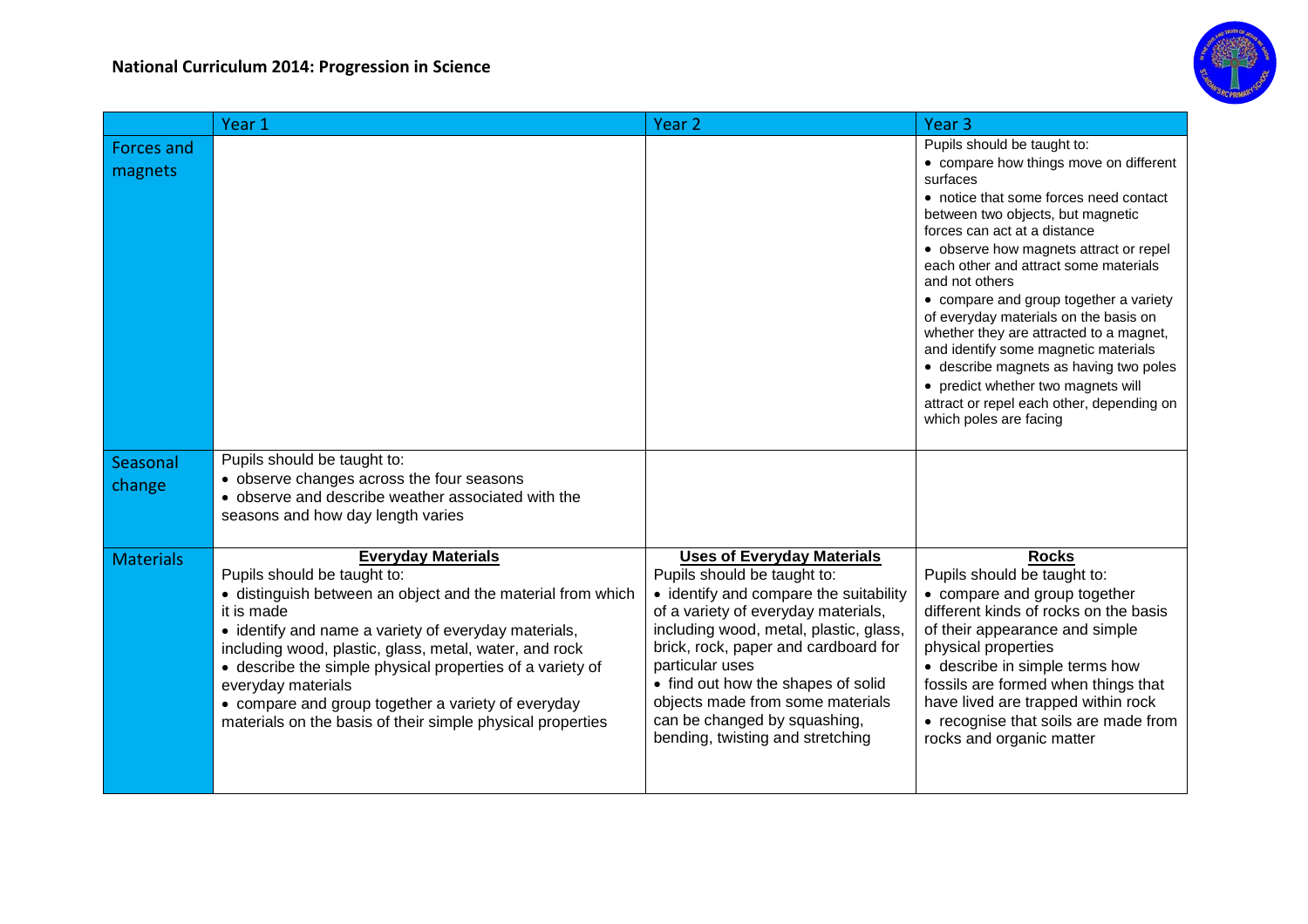

|                                              | Year 4                                                                                                                                                                                                                                                                                                                                                        | Year <sub>5</sub>                                                                                                                                                                                                  | Year <sub>6</sub>                                                                                                                                                                                                                                                                                                                                                                                                                                                                                          |
|----------------------------------------------|---------------------------------------------------------------------------------------------------------------------------------------------------------------------------------------------------------------------------------------------------------------------------------------------------------------------------------------------------------------|--------------------------------------------------------------------------------------------------------------------------------------------------------------------------------------------------------------------|------------------------------------------------------------------------------------------------------------------------------------------------------------------------------------------------------------------------------------------------------------------------------------------------------------------------------------------------------------------------------------------------------------------------------------------------------------------------------------------------------------|
| Living<br>things and<br>their<br>habitats    | Pupils should be taught to:<br>• recognise that living things can be grouped in a variety of<br>ways<br>• explore and use classification keys to help group, identify<br>and name a variety of living things in their local and wider<br>environment<br>• recognise that environments can change and that this can<br>sometimes pose dangers to living things | Pupils should be taught to:<br>• describe the differences in the life<br>cycles of a mammal, an amphibian,<br>an insect and a bird<br>• describe the life process of<br>reproduction in some plants and<br>animals | Pupils should be taught to:<br>• describe how living things are<br>classified into broad groups<br>according to common observable<br>characteristics and based on<br>similarities and differences, including<br>micro-organisms, plants and animals<br>• give reasons for classifying plants<br>and animals based on specific<br>characteristics                                                                                                                                                           |
| <b>Animals</b><br>including<br><b>Humans</b> | Pupils should be taught to:<br>• describe the simple functions of the basic parts of the<br>digestive system in humans<br>• identify the different types of teeth in humans and their<br>simple functions<br>• construct and interpret a variety of food chains, identifying<br>producers, predators and prey                                                 | Pupils should be taught to:<br>• describe the changes as humans<br>develop to old age                                                                                                                              | Pupils should be taught to:<br>• identify and name the main parts<br>of the human circulatory system, and<br>describe the functions of the heart,<br>blood vessels and blood<br>• recognise the impact of diet,<br>exercise, drugs and lifestyle on the<br>way their bodies function<br>• describe the ways in which<br>nutrients and water are transported<br>within animals, including humans                                                                                                            |
| Evolution<br>and<br>Inheritance              |                                                                                                                                                                                                                                                                                                                                                               |                                                                                                                                                                                                                    | Pupils should be taught to:<br>• recognise that living things have<br>changed over time and that fossils<br>provide information about living<br>things that inhabited the Earth<br>millions of years ago<br>• recognise that living things<br>produce offspring of the same kind,<br>but normally offspring vary and are<br>not identical to their parents<br>• identify how animals and plants<br>are adapted to suit their environment<br>in different ways and that adaptation<br>may lead to evolution |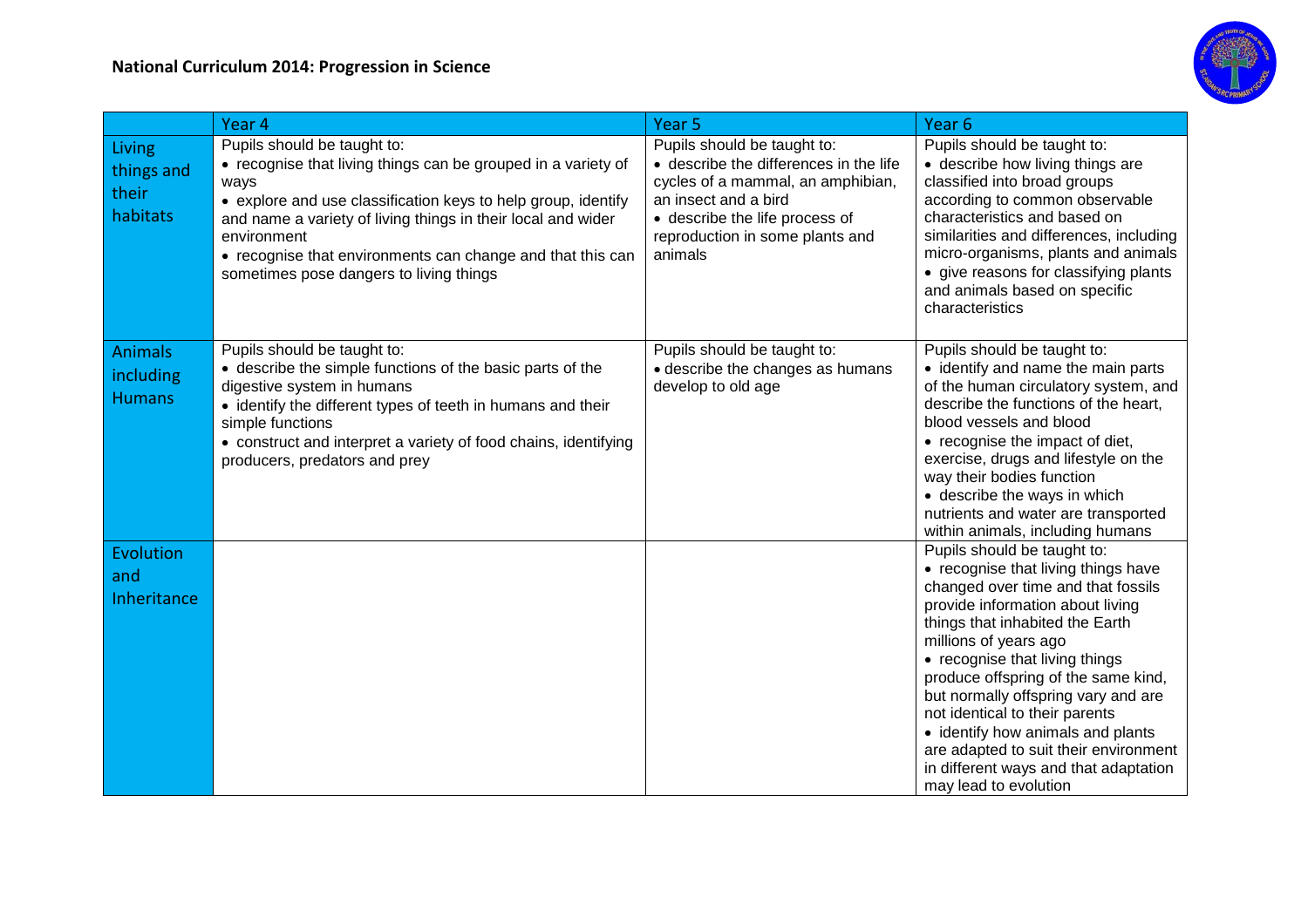

|                                   | Year 4                                                                                                                                                                                                                                                                                                                                                                                                                                                   | Year <sub>5</sub>                                                                                                                                                                                                                                                                                                                                                                                                                         | Year <sub>6</sub> |
|-----------------------------------|----------------------------------------------------------------------------------------------------------------------------------------------------------------------------------------------------------------------------------------------------------------------------------------------------------------------------------------------------------------------------------------------------------------------------------------------------------|-------------------------------------------------------------------------------------------------------------------------------------------------------------------------------------------------------------------------------------------------------------------------------------------------------------------------------------------------------------------------------------------------------------------------------------------|-------------------|
| <b>States of</b><br><b>Matter</b> | Pupils should be taught to:<br>• compare and group materials together, according to<br>whether they are solids, liquids or gases<br>• observe that some materials change state when they are<br>heated or cooled, and measure or research the temperature<br>at which this happens in degrees Celsius (°C)<br>• identify the part played by evaporation and condensation<br>in the water cycle and associate the rate of evaporation with<br>temperature |                                                                                                                                                                                                                                                                                                                                                                                                                                           |                   |
| Earth and<br>Space                |                                                                                                                                                                                                                                                                                                                                                                                                                                                          | Pupils should be taught to:<br>• describe the movement of the<br>Earth, and other planets, relative to<br>the Sun<br>• describe the movement of the<br>Moon relative to the Earth<br>• describe the Sun, Earth and Moon<br>as approximately spherical bodies<br>• use the idea of the Earth's rotation<br>to explain day and night and the<br>apparent movement of the sun<br>across the sky                                              |                   |
| <b>Forces</b>                     |                                                                                                                                                                                                                                                                                                                                                                                                                                                          | Pupils should be taught to:<br>• explain that unsupported objects<br>fall towards the Earth because of the<br>force of gravity acting between the<br>Earth and the falling object<br>• identify the effects of air<br>resistance, water resistance and<br>friction, that act between moving<br>surfaces<br>• recognise that some mechanisms,<br>including levers, pulleys and gears,<br>allow a smaller force to have a<br>greater effect |                   |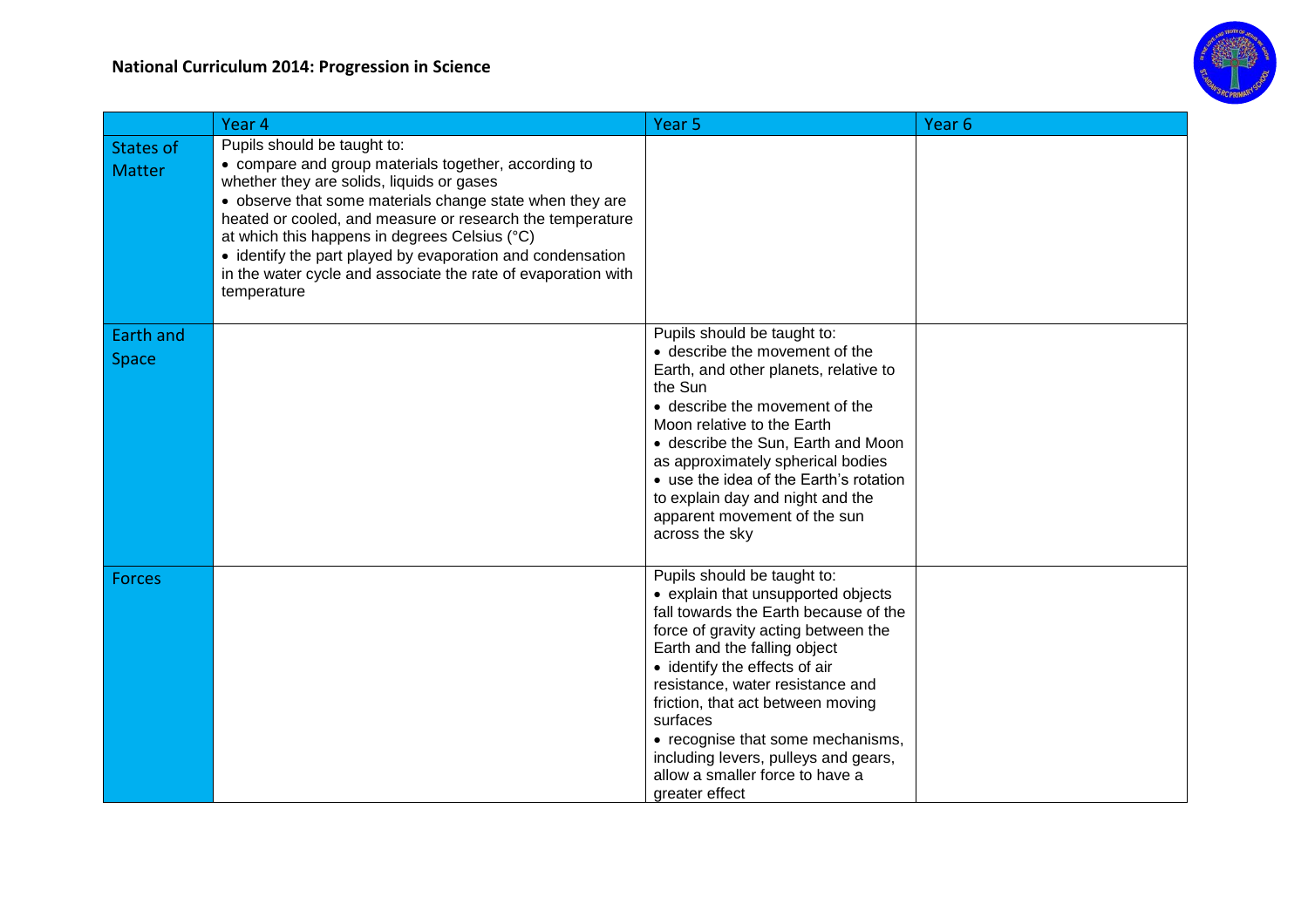

|       | Year 4                                                                                                                                                                                                                                                                                                                                                                                                                                                                                                | Year 5 | Year <sub>6</sub>                                                                                                                                                                                                                                                                                                                                                                                                                                                                                                                                 |
|-------|-------------------------------------------------------------------------------------------------------------------------------------------------------------------------------------------------------------------------------------------------------------------------------------------------------------------------------------------------------------------------------------------------------------------------------------------------------------------------------------------------------|--------|---------------------------------------------------------------------------------------------------------------------------------------------------------------------------------------------------------------------------------------------------------------------------------------------------------------------------------------------------------------------------------------------------------------------------------------------------------------------------------------------------------------------------------------------------|
| Light |                                                                                                                                                                                                                                                                                                                                                                                                                                                                                                       |        | Pupils should be taught to:<br>• recognise that light appears to<br>travel in straight lines<br>• use the idea that light travels in<br>straight lines to explain that objects<br>are seen because they give out or<br>reflect light into the eye<br>• explain that we see things<br>because light travels from light<br>sources to our eyes or from light<br>sources to objects and then to our<br>eyes<br>• use the idea that light travels in<br>straight lines to explain why<br>shadows have the same shape as<br>the objects that cast them |
| Sound | Pupils should be taught to:<br>• identify how sounds are made, associating some of them<br>with something vibrating<br>• recognise that vibrations from sounds travel through a<br>medium to the ear<br>• find patterns between the pitch of a sound and features of<br>the object that produced it<br>• find patterns between the volume of a sound and the<br>strength of the vibrations that produced it<br>• recognise that sounds get fainter as the distance from the<br>sound source increases |        |                                                                                                                                                                                                                                                                                                                                                                                                                                                                                                                                                   |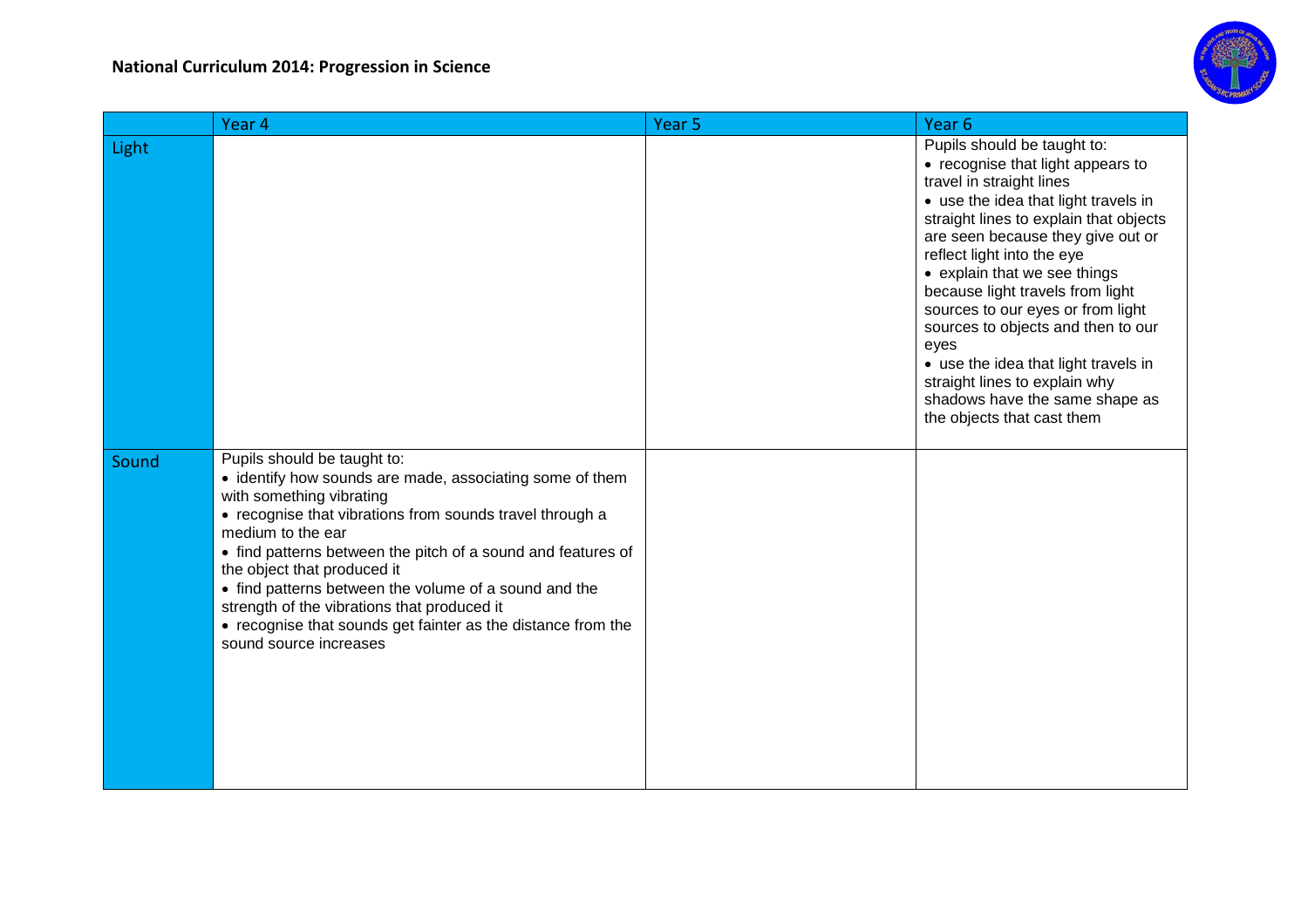

|                                                            | Year 4                                                                                                                                                                                                                                                                                                                                                                                                                                                                                                                                                                                                                                                      | Year <sub>5</sub>                                                                                                                                                                                                                                                                                                                                                                                                                                                                                                                                                                                                                                                                                                                                               | Year <sub>6</sub>                                                                                                                                                                                                                                                                                                                                                                                                                     |
|------------------------------------------------------------|-------------------------------------------------------------------------------------------------------------------------------------------------------------------------------------------------------------------------------------------------------------------------------------------------------------------------------------------------------------------------------------------------------------------------------------------------------------------------------------------------------------------------------------------------------------------------------------------------------------------------------------------------------------|-----------------------------------------------------------------------------------------------------------------------------------------------------------------------------------------------------------------------------------------------------------------------------------------------------------------------------------------------------------------------------------------------------------------------------------------------------------------------------------------------------------------------------------------------------------------------------------------------------------------------------------------------------------------------------------------------------------------------------------------------------------------|---------------------------------------------------------------------------------------------------------------------------------------------------------------------------------------------------------------------------------------------------------------------------------------------------------------------------------------------------------------------------------------------------------------------------------------|
| Electricity                                                | Pupils should be taught to:<br>• identify common appliances that run on electricity<br>• construct a simple series electrical circuit, identifying and<br>naming its basic parts, including cells, wires, bulbs, switches<br>and buzzers<br>• identify whether or not a lamp will light in a simple series<br>circuit, based on whether or not the lamp is part of a<br>complete loop with a battery<br>• recognise that a switch opens and closes a circuit and<br>associate this with whether or not a lamp lights in a simple<br>series circuit<br>• recognise some common conductors and insulators, and<br>associate metals with being good conductors |                                                                                                                                                                                                                                                                                                                                                                                                                                                                                                                                                                                                                                                                                                                                                                 | Pupils should be taught to:<br>• associate the brightness of a lamp<br>or the volume of a buzzer with the<br>number and voltage of cells used in<br>the circuit<br>• compare and give reasons for<br>variations in how components<br>function, including the brightness of<br>bulbs, the loudness of buzzers and<br>the on/off position of switches<br>• use recognised symbols when<br>representing a simple circuit in a<br>diagram |
| <b>Properties</b><br>and<br>Changes of<br><b>Materials</b> |                                                                                                                                                                                                                                                                                                                                                                                                                                                                                                                                                                                                                                                             | Pupils should be taught to:<br>• compare and group together<br>everyday materials on the basis of<br>their properties, including their<br>hardness, solubility, transparency,<br>conductivity (electrical and thermal),<br>and response to magnets<br>• know that some materials will<br>dissolve in liquid to form a solution,<br>and describe how to recover a<br>substance from a solution<br>• use knowledge of solids, liquids<br>and gases to decide how mixtures<br>might be separated, including<br>through filtering, sieving and<br>evaporating<br>· give reasons, based on evidence<br>from comparative and fair tests, for<br>the particular uses of everyday<br>materials, including metals, wood<br>and plastic<br>• demonstrate that dissolving, |                                                                                                                                                                                                                                                                                                                                                                                                                                       |